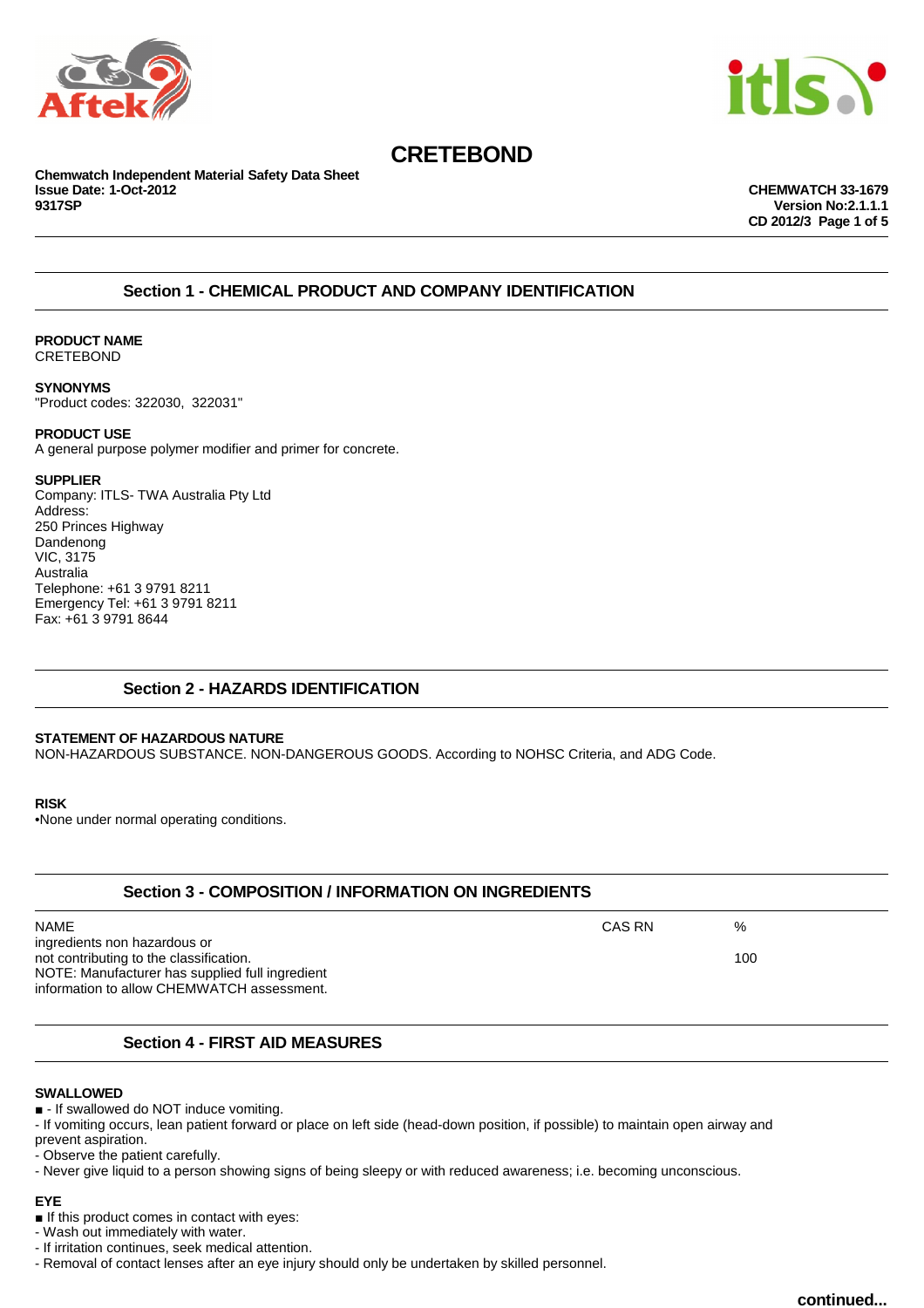#### **SKIN**

■ If skin or hair contact occurs:

- Flush skin and hair with running water (and soap if available).
- Seek medical attention in event of irritation.

#### **INHALED**

- - If fumes, aerosols or combustion products are inhaled remove from contaminated area.
- Other measures are usually unnecessary.

#### **NOTES TO PHYSICIAN**

■ Treat symptomatically.

# **Section 5 - FIRE FIGHTING MEASURES**

#### **EXTINGUISHING MEDIA**

- - There is no restriction on the type of extinguisher which may be used.
- Use extinguishing media suitable for surrounding area.

#### **FIRE FIGHTING**

■ - Use water delivered as a fine spray to control fire and cool adjacent area.

- Do not approach containers suspected to be hot.

- Cool fire exposed containers with water spray from a protected location.
- If safe to do so, remove containers from path of fire.

#### **FIRE/EXPLOSION HAZARD**

- - Non combustible.
- Not considered a significant fire risk, however containers may burn.

#### **FIRE INCOMPATIBILITY** ■ None known.

**HAZCHEM**

None

## **Section 6 - ACCIDENTAL RELEASE MEASURES**

### **MINOR SPILLS**

- - Clean up all spills immediately.
- Avoid breathing vapours and contact with skin and eyes.
- Control personal contact with the substance, by using protective equipment.
- Contain and absorb spill with sand, earth, inert material or vermiculite.

### **MAJOR SPILLS**

- - Clear area of personnel and move upwind.
- Alert Fire Brigade and tell them location and nature of hazard.
- Control personal contact with the substance, by using protective equipment.
- Prevent spillage from entering drains, sewers or water courses.

**Personal Protective Equipment advice is contained in Section 8 of the MSDS.**

# **Section 7 - HANDLING AND STORAGE**

## **PROCEDURE FOR HANDLING**

- - Limit all unnecessary personal contact.
- Wear protective clothing when risk of exposure occurs.
- Use in a well-ventilated area.
- Avoid contact with incompatible materials.

#### **SUITABLE CONTAINER**

- - Polyethylene or polypropylene container.
- Packing as recommended by manufacturer.
- Check all containers are clearly labelled and free from leaks.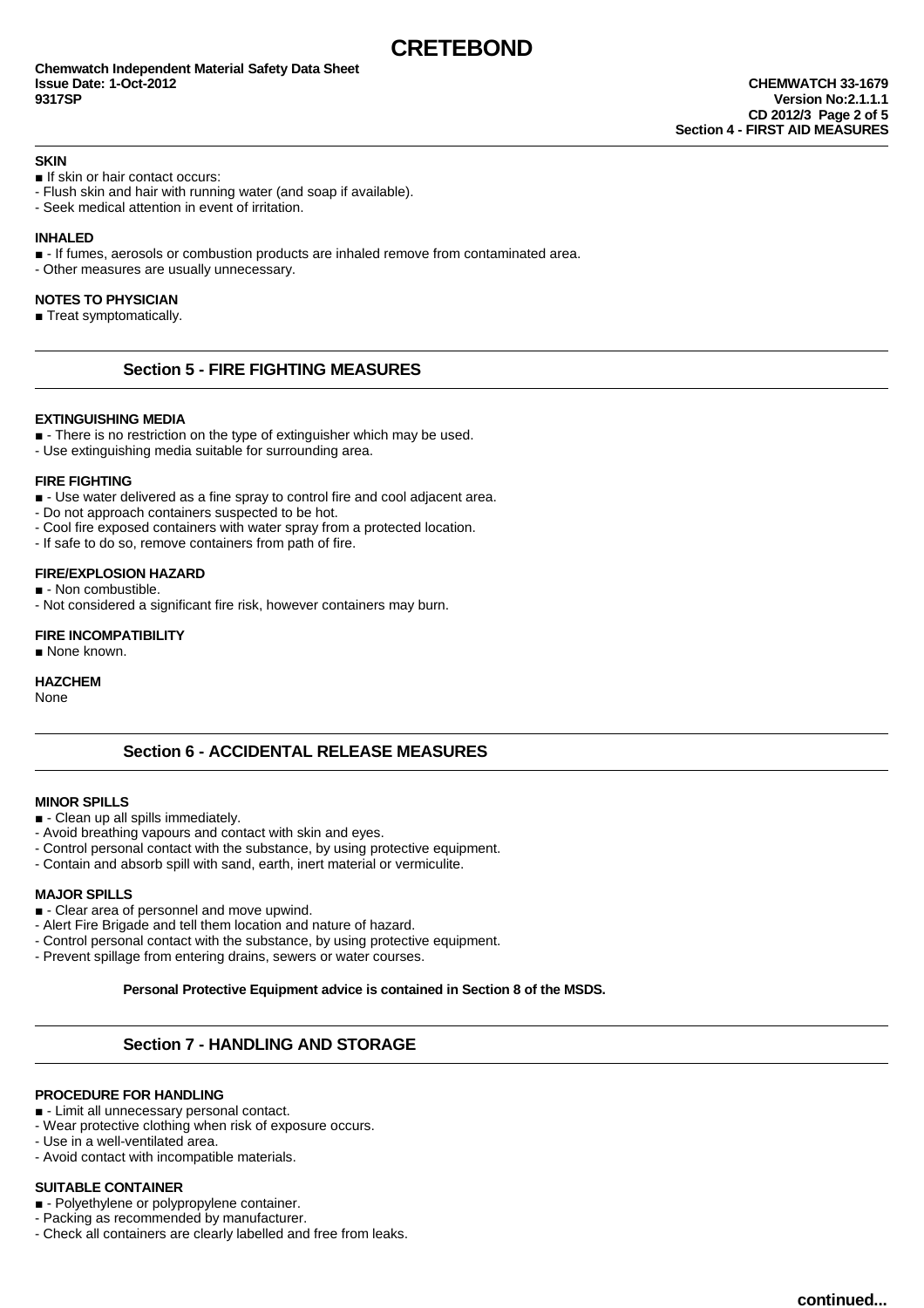#### **STORAGE INCOMPATIBILITY**

■ - Avoid reaction with oxidising agents.

#### **STORAGE REQUIREMENTS**

■ - Store in original containers.

- Keep containers securely sealed.

- Store in a cool, dry, well-ventilated area.

- Store away from incompatible materials and foodstuff containers.

Store out of direct sunlight.

# **Section 8 - EXPOSURE CONTROLS / PERSONAL PROTECTION**

### **EXPOSURE CONTROLS**

**MATERIAL DATA** CRETEBOND: Not available

#### **PERSONAL PROTECTION**

### **RESPIRATOR**

•Type A Filter of sufficient capacity. (AS/NZS 1716 & 1715, EN 143:2000 & 149:2001, ANSI Z88 or national equivalent)

#### **EYE**

■ - Safety glasses with side shields

- Chemical goggles.

- Contact lenses may pose a special hazard; soft contact lenses may absorb and concentrate irritants. A written policy document, describing the wearing of lens or restrictions on use, should be created for each workplace or task. This should include a review of lens absorption and adsorption for the class of chemicals in use and an account of injury experience. Medical and first-aid personnel should be trained in their removal and suitable equipment should be readily available. In the event of chemical exposure, begin eye irrigation immediately and remove contact lens as soon as practicable. Lens should be removed at the first signs of eye redness or irritation - lens should be removed in a clean environment only after workers have washed hands thoroughly. [CDC NIOSH Current Intelligence Bulletin 59], [AS/NZS 1336 or national equivalent].

#### **HANDS/FEET**

■ Wear general protective gloves, eg. light weight rubber gloves.

The selection of the suitable gloves does not only depend on the material, but also on further marks of quality which vary from manufacturer to manufacturer. Where the chemical is a preparation of several substances, the resistance of the glove material can not be calculated in advance and has therefore to be checked prior to the application.

The exact break through time for substances has to be obtained from the manufacturer of the protective gloves and has to be observed when making a final choice.

Suitability and durability of glove type is dependent on usage. Important factors in the selection of gloves include:

### **OTHER**

■ No special equipment needed when handling small quantities.

- OTHERWISE:
- Overalls.
- Barrier cream.
- Eyewash unit.

## **ENGINEERING CONTROLS**

■ Engineering controls are used to remove a hazard or place a barrier between the worker and the hazard. Well-designed engineering controls can be highly effective in protecting workers and will typically be independent of worker interactions to provide this high level of protection.

The basic types of engineering controls are:

Process controls which involve changing the way a job activity or process is done to reduce the risk.

Enclosure and/or isolation of emission source which keeps a selected hazard "physically" away from the worker and ventilation that strategically "adds" and "removes" air in the work environment.

# **Section 9 - PHYSICAL AND CHEMICAL PROPERTIES**

## **APPEARANCE**

Opaque white creamy liquid with mild specific odour; mixes with water.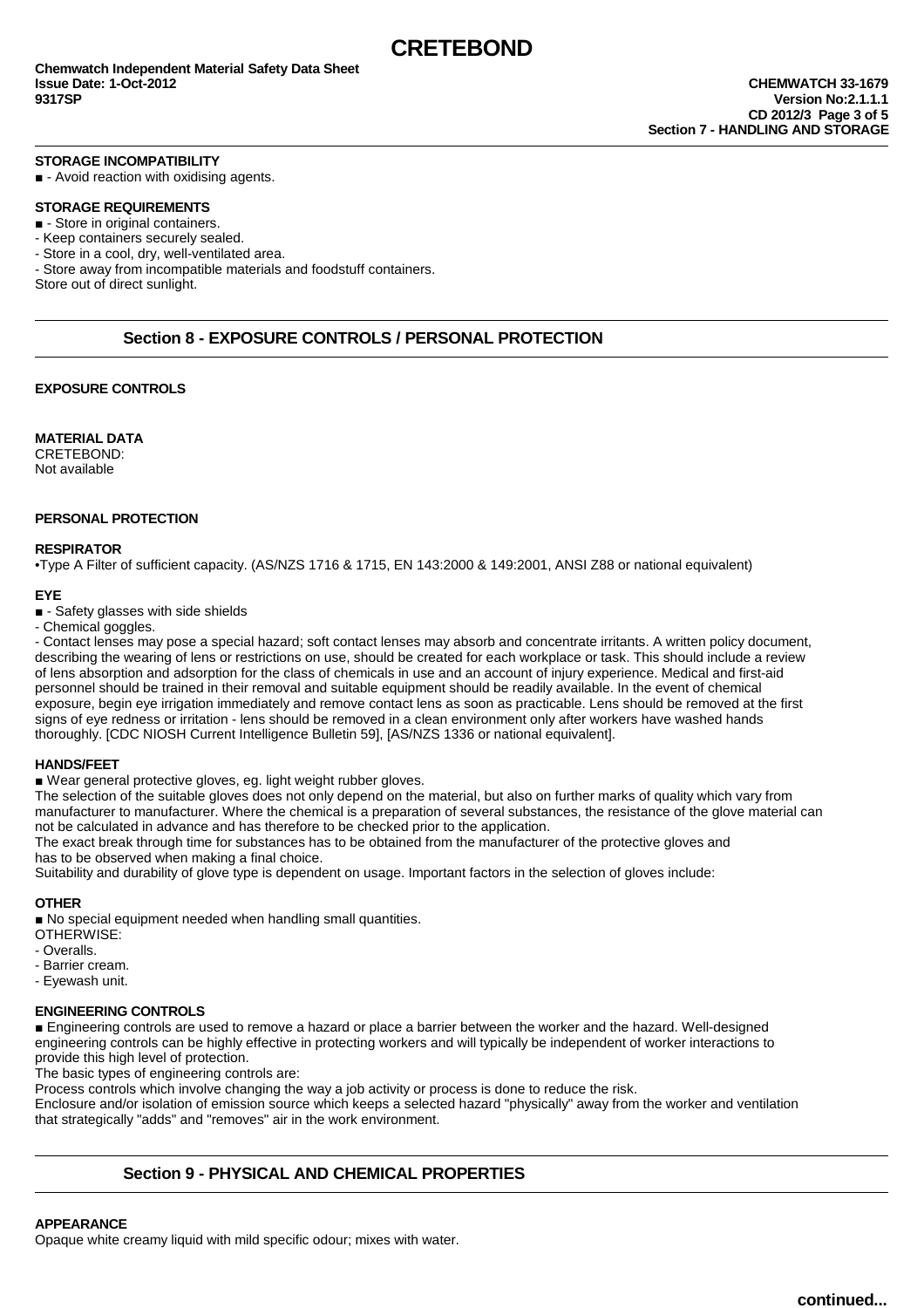## **PHYSICAL PROPERTIES**

Liquid. Mixes with water.

Melting Range  $(\mathbb{C})$  Not Available Viscosity

Flash Point (°C) Not Applicable pH (1% solution) Not Availab le Decomposition Temp (℃)  $\overline{C}$  Not Available  $\overline{D}$  pH (as supplied) 3- 5<br>Autoianition Temp (℃) 3- 5<br>Not Available 3- 1 State of Available 9-4 1 State of Pressure (kPa) 3- 5 Not Available Upper Explosive Limit (%)  $\blacksquare$  Not Applicable Specific Gravity (water=1) 1.06 approx<br>
Lower Explosive Limit (%) Not Applicable Specific Gravity Capour Density Not Available Lower Explosive Limit  $\overset{\sim}{\hspace{2mm}}$  (%) Not Applicable

State Charles Communication (Charles Charles Charles Charles Charles Charles Charles Charles Charles Charles C<br>Molecular Weight Not Applicable Methina Range (C) 3600 cPs Boiling Range (C) 100 (water) 100 (water) Solubility in water (g/L) Mis cible Vapour Pressure (kPa) (air=1)<br>Evaporation Rate Volatile Component (%vol) 47- 54 Evaporation Rate Not Available

cSt@40°C

# **Section 10 - STABILITY AND REACTIVITY**

## **CONDITIONS CONTRIBUTING TO INSTABILITY**

■ Product is considered stable and hazardous polymerisation will not occur. For incompatible materials - refer to Section 7 - Handling and Storage.

# **Section 11 - TOXICOLOGICAL INFORMATION**

## **POTENTIAL HEALTH EFFECTS**

## **ACUTE HEALTH EFFECTS**

### **SWALLOWED**

■ Ingestion may result in nausea, abdominal irritation, pain and vomiting.

### **EYE**

■ The liquid may produce eye discomfort causing smarting, pain and redness.

### **SKIN**

■ The material may cause skin irritation after prolonged or repeated exposure and may produce on contact skin redness, swelling, the production of vesicles, scaling and thickening of the skin.

### **INHALED**

■ There is some evidence to suggest that the material can cause respiratory irritation in some persons. The body's response to such irritation can cause further lung damage.

### **CHRONIC HEALTH EFFECTS**

■ Long-term exposure to the product is not thought to produce chronic effects adverse to the health (as classified by EC Directives using animal models); nevertheless exposure by all routes should be minimised as a matter of course.

### **TOXICITY AND IRRITATION**

■ Not available. Refer to individual constituents.

# **Section 12 - ECOLOGICAL INFORMATION**

No data

**Ecotoxicity**

Water/Soil CreteBond No Data No Data No Data No Data Available Available Available Available

Persistence: Persistence: Air Bioaccumulation Mobility